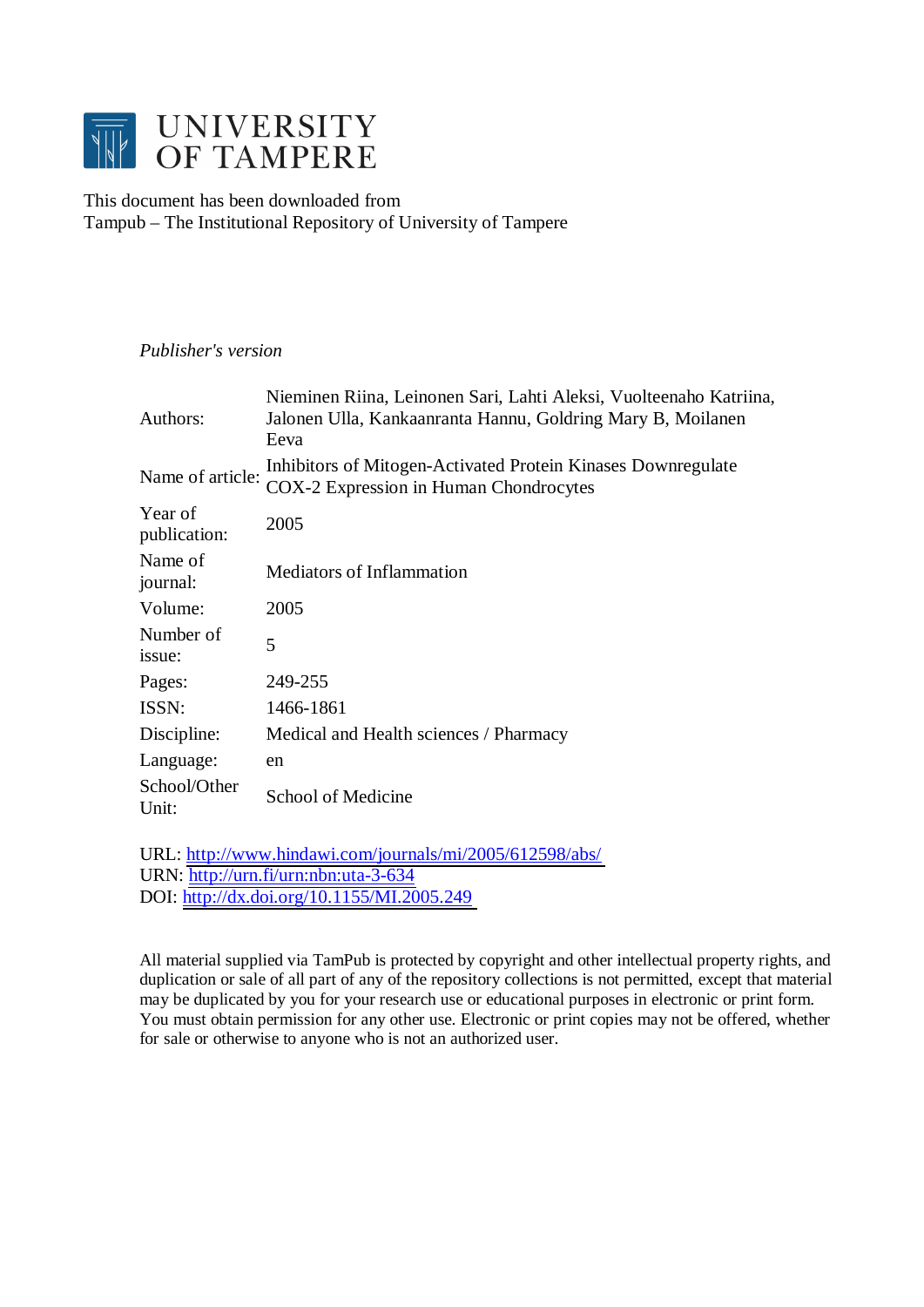RESEARCH COMMUNICATION

# **Inhibitors of Mitogen-Activated Protein Kinases downregulate COX-2 Expression in Human Chondrocytes**

Riina Nieminen,<sup>1</sup> Sari Leinonen,<sup>1</sup> Aleksi Lahti,<sup>1</sup> Katriina Vuolteenaho,<sup>1</sup> Ulla Jalonen,<sup>1</sup> Hannu Kankaanranta,<sup>1</sup> Mary B. Goldring,<sup>2</sup> and Eeva Moilanen<sup>1</sup>

<sup>1</sup>*The Immunopharmacology Research Group, Medical School, University of Tampere, and Tampere University Hospital, Research Unit, 33014 Tampere, Finland* <sup>2</sup>*Rheumatology Division, Beth Israel Deaconess Medical Center and New England Baptist Bone & Joint Institute,*

*Harvard Institutes of Medicine, Boston, 02215 MA, USA*

Received 23 June 2005; accepted 5 July 2005

Inducible prostaglandin synthase (cyclooxygenase-2, COX-2) is expressed in rheumatoid and osteoarthritic cartilage and produces high amounts of proinflammatory prostanoids in the joint. In the present study we investigated the effects of the inhibitors of mitogen-activated protein kinase (MAPK) pathways Erk1/2, p38, and JNK on COX-2 expression and prostaglandin E<sub>2</sub> (PGE<sub>2</sub>) production in human chondrocytes. Proinflammatory cytokine IL-1*β* caused a transient activation of Erk1/2, p38, and JNK in immortalized human T/C28a2 chondrocytes and that was followed by enhanced COX-2 expression and PGE<sub>2</sub> production. PD98059 (an inhibitor of Erk1/2 pathway) suppressed IL-1-induced COX-2 expression and PGE2 production in a dose-dependent manner, and seemed to have an inhibitory effect on COX-2 activity. SB203580 (an inhibitor of p38 pathway) but not its negative control compound SB202474 inhibited COX-2 protein and mRNA expression and subsequent PGE<sub>2</sub> synthesis at micromolar drug concentrations. SP600125 (a recently developed JNK inhibitor) but not its negative control compound  $N<sup>1</sup>$ -methyl-1,9-pyrazolanthrone downregulated COX-2 expression and PGE2 formation in a dose-dependent manner. SP600125 did not downregulate IL-1-induced COX-2 mRNA expression when measured 2 h after addition of IL-1*β* but suppressed mRNA levels in the later time points suggesting post-transcriptional regulation. Our results suggest that activation of Erk1/2, p38, and JNK pathways belongs to the signaling cascades that mediate the upregulation of COX-2 expression and PGE2 production in human chondrocytes exposed to proinflammatory cytokine IL-1*β*.

#### **INTRODUCTION**

Prostaglandins (PGs) are present in a wide variety of human tissues, where they regulate physiological responses, including vascular tone, blood clotting, kidney function, gastric secretion and reproduction [\[1\]](#page-6-0). In arthritis, prostaglandins (especially  $PGE<sub>2</sub>$ ) are produced in much higher amounts, and they mediate inflammation, tissue destruction, and inflammatory pain. PGs are synthesized from arachidonic acid by cyclooxygenase (COX) enzymes [\[2,](#page-6-1) [3\]](#page-6-2). Two isoforms of COX have been identified: COX-1 is constitutively expressed and produces low

physiological levels of prostanoids, whereas the expression of the inducible isoform, COX-2, is increased in response to proinflammatory cytokines or bacterial products [\[4\]](#page-6-3). COX-2 is highly expressed in rheumatoid (RA) and osteoarthritic (OA) cartilage [\[5](#page-6-4), [6\]](#page-6-5). Interleukin (IL)-1 is a key cytokine involved in the joint destruction in RA and OA and it has been shown to enhance COX-2 expression in articular chondrocytes [\[5,](#page-6-4) [7](#page-6-6), [8](#page-6-7)].

Mitogen-activated protein kinases (MAPKs) are a family of serine/threonine kinases, that are part of the signal transduction pathways which connect inflammatory and other extracellular signals to intracellular responses, for example, gene expression. The three better characterized MAPK pathways are extracellular signal-regulated kinase 1 and 2 (Erk1/2), p38, and c-Jun N-terminal kinase (JNK). The growth-factor-induced Erk1/2, and the stressactivated p38 and JNK protein kinases are phosphorylated in response to extracellular stimuli at conserved threonine and tyrosine residues and have regulatory functions in inflammation [\[9](#page-6-8), [10\]](#page-6-9). Inhibitors of p38 and JNK are under development for treatment of arthritis and they

Correspondence and reprint requests to Eeva Moilanen, The Immunopharmacology Research Group, Medical School, University of Tampere, 33014 Tampere, Finland; eeva.moilanen@uta.fi

This is an open access article distributed under the Creative Commons Attribution License which permits unrestricted use, distribution, and reproduction in any medium, provided the original work is properly cited.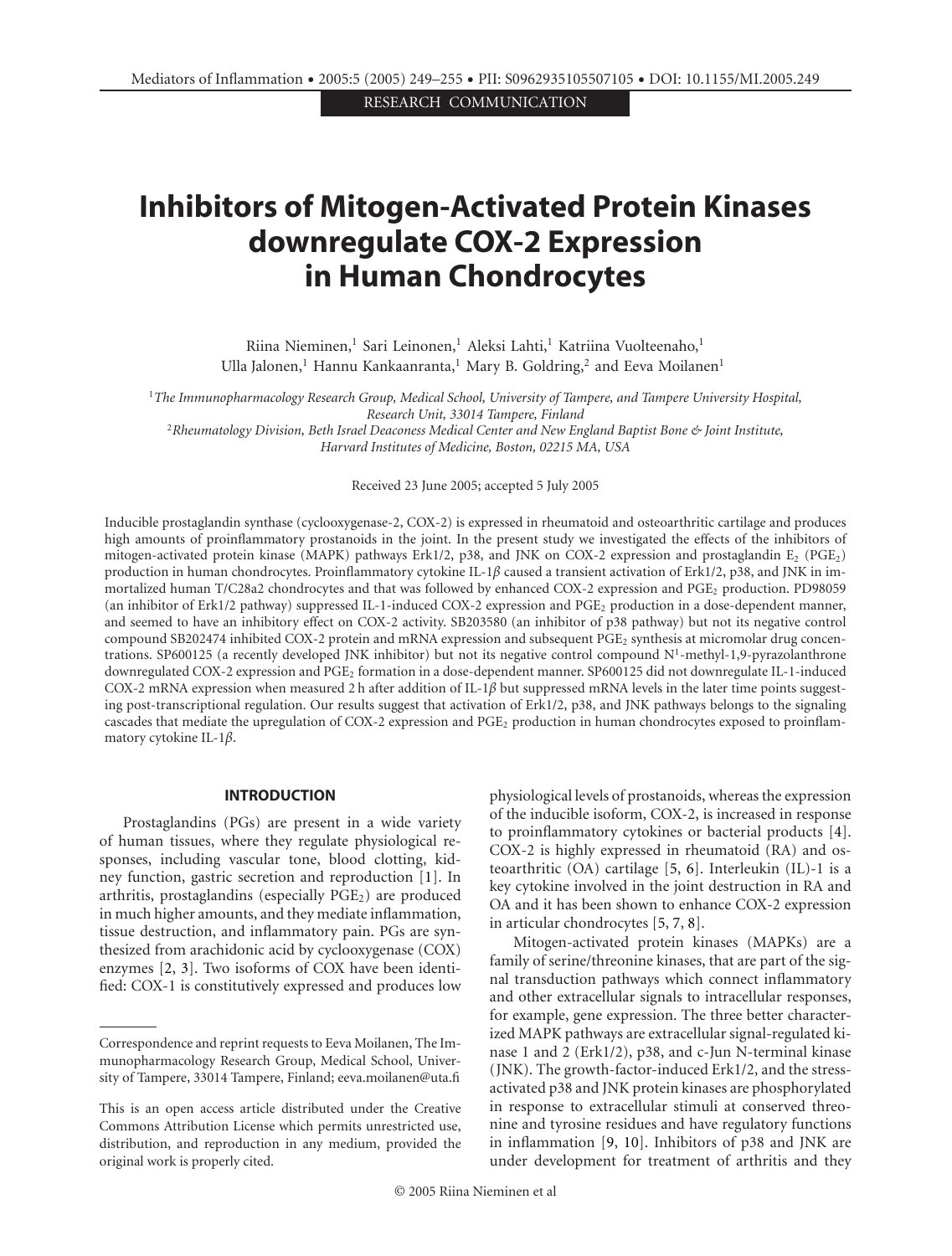have shown efficacy in experimentally induced arthritis and joint pain [\[11,](#page-6-10) [12\]](#page-6-11). Inhibition of MAPKs is likely to result in suppression of inflammatory mediators, which in turn leads to the desired therapeutic effects. We hypothesized that one of the inflammatory pathways in the cartilage, that might be down-regulated by MAPK inhibitors, is COX-2-PGE<sub>2</sub> pathway. The aim of the present study was to investigate if inhibitors of JNK (SP600125), p38 (SB203580), and Erk1/2 (PD98059) MAP-kinase pathways downregulate IL-induced COX-2 expression and PGE<sub>2</sub> production in human chondrocytes.

#### **MATERIALS AND METHODS**

#### *Materials*

Reagents were obtained as follows: SP600125 (anthra[1,9-*cd*]pyrazol-6(2*H*)-one), SB203580 (4-(4 fluorophenyl)-2-(4-methylsulfinylphenyl)-5-(4-pyridyl) imidazole), and PD98059 (2-(2 -amino-3 -methoxyphenyl)-oxanaphthalen-4-one) were from Calbiochem (La Jolla, Calif); goat polyclonal human COX-2, rabbit polyclonal JNK, donkey anti-goat polyclonal, and goat anti-rabbit polyclonal antibodies were from Santa Cruz Biotechnology, Inc, (Santa Cruz, Calif); and rabbit polyclonal phospho-JNK, phospho-Erk1/2, Erk1/2, phospho-p38, and p38 antibodies were from Cell Signaling Technology, Inc, (Beverly, Mass). All other reagents were from Sigma Chemical Co (St Louis, Mo).

## *Cell culture*

Immortalized human T/C28a2 chondrocytes [\[13](#page-6-12)] were grown in Dulbecco's modified Eagle's medium (Cambrex Bioproducts Europe, Verviers, Belgium) and Ham's F-12 medium (Gibco, Paisley, Scotland) (1:1, v/v). Culture media contained 10% heat-inactivated fetal bovine serum, 100 U/mL penicillin, 100 *µ*g/mL streptomycin, and 250 ng/mL amphotericin B (all from Gibco, Paisley, Scotland). Cells were seeded on 24-well plates for prostaglandin  $E_2$  measurements and on 6-well plates for Western blot and RT-PCR. Cell monolayers were grown for 72 h to confluence before the experiments were started and the compounds of interest were added in fresh medium.

#### *Prostaglandin E*<sup>2</sup> *assays*

At the indicated time points, the culture medium was collected for prostaglandin  $E_2$  (PGE<sub>2</sub>) measurement. PGE<sub>2</sub> concentrations were determined by radioimmunoassay using reagents from the Institute of Isotopes (Budapest, Hungary).

#### *Western blot analysis*

At the indicated time points, cells were rapidly washed with ice-cold PBS and solubilized in cold lysis buffer containing 10 mM Tris base, 5 mM EDTA, 50 mM NaCl, 1% Triton X-100, 0.5 mM phenylmethylsulfonyl fluoride,

2 mM sodium orthovanadate, 10 *µ*g/mL leupeptin, 25 *µ*g/mL aprotinin, 1.25 mM NaF, 1 mM sodium pyrophosphate, and 10 mM *n*-octyl-*β*-D-glucopyranoside. After incubation for 20 min on ice, lysates were centrifuged (14 500 g for 10 min), and supernatants were mixed in a ratio of 1:4 with SDS loading buffer (62.5 mM Tris-HCl, pH 6.8, 10% glycerol, 2% SDS, 0.025% bromophenol blue, and 5% *β*-mercaptoethanol) and boiled for 5 min. Protein concentrations in the samples were measured by the Coomassie blue method [\[14\]](#page-6-13). After boiling for 5 min, equal aliquots of protein (20 *µ*g) were loaded on a 10% SDS-polyacrylamide electrophoresis gel and electrophoresed for 4 h at 100 V in a buffer containing 95 mM Tris-HCl, 960 mM glycine, and 0.5% SDS. After electrophoresis, the proteins were transferred to Hybondenhanced chemiluminescence nitrocellulose membrane (Amersham, Buckinghamshire, UK) with semidry blotter at 2.5 mA/cm2 for 60 min. After transfer, the membrane was blocked in TBS/T (20 mM Tris-base pH 7.6, 150 mM NaCl, 0.1% Tween-20) containing 5% nonfat milk for 1 h at room temperature and incubated overnight at 4◦C with COX-2, JNK, p38, Erk1/2, phospho-specific JNK, phospho-specific p38, or phospho-specific Erk1/2 antibodies in TBS/T containing 5% nonfat milk. Thereafter the membrane was washed 4 times with TBS/T for 5 min, incubated with secondary antibody coupled to horseradish peroxidase in the blocking solution for 0.5 h at room temperature, and washed four times with TBS/T for 5 min. Bound antibody was detected using SuperSignal West Pico chemiluminescent substrate (Pierce, Cheshire, UK) and FluorChem 8800 imaging system (Alpha Innotech Corp, San Leandro, Calif). The quantitation of the chemiluminescent signal was carried out with the use of FluorChem software version 3.1.

#### *RNA extraction and real-time RT-PCR*

At the indicated time points, cell monolayers were rapidly washed with ice-cold PBS, and cells were homogenized using QIAshredder (QIAGEN, Valencia, Calif). RNA extraction was carried out with the use of RNeasy kit for isolation of total RNA (QIAGEN). Total RNA (25 ng) was reverse-transcribed to cDNA using TaqMan reverse transcription reagents and random hexamers (Applied Biosystems, Foster City, Calif). cDNA obtained from the RT reaction (amount corresponding to approximately 1 ng of total RNA) was subjected to PCR using TaqMan Universal PCR Master Mix and ABI PRISM 7000 Sequence detection system (Applied Biosystems). The primer and probe sequences and concentrations were optimized according to manufacturer's guidelines in TaqMan Universal PCR Master Mix Protocol part number 4304449 revision C and they were 5 - CAACTCTATATTGCTGGAACATGGA - 3 (human COX-2 forward primer, 300 nM), 5 -TGGAAGCCTGT-GATACTTTCTGTACT-3' (human COX-2 reverse primer, 300 nM), 5 -TCCTACCACCAGCAACCCTGCCA-3 (human COX-2 probe containing 6-FAM as 5 -reporter dye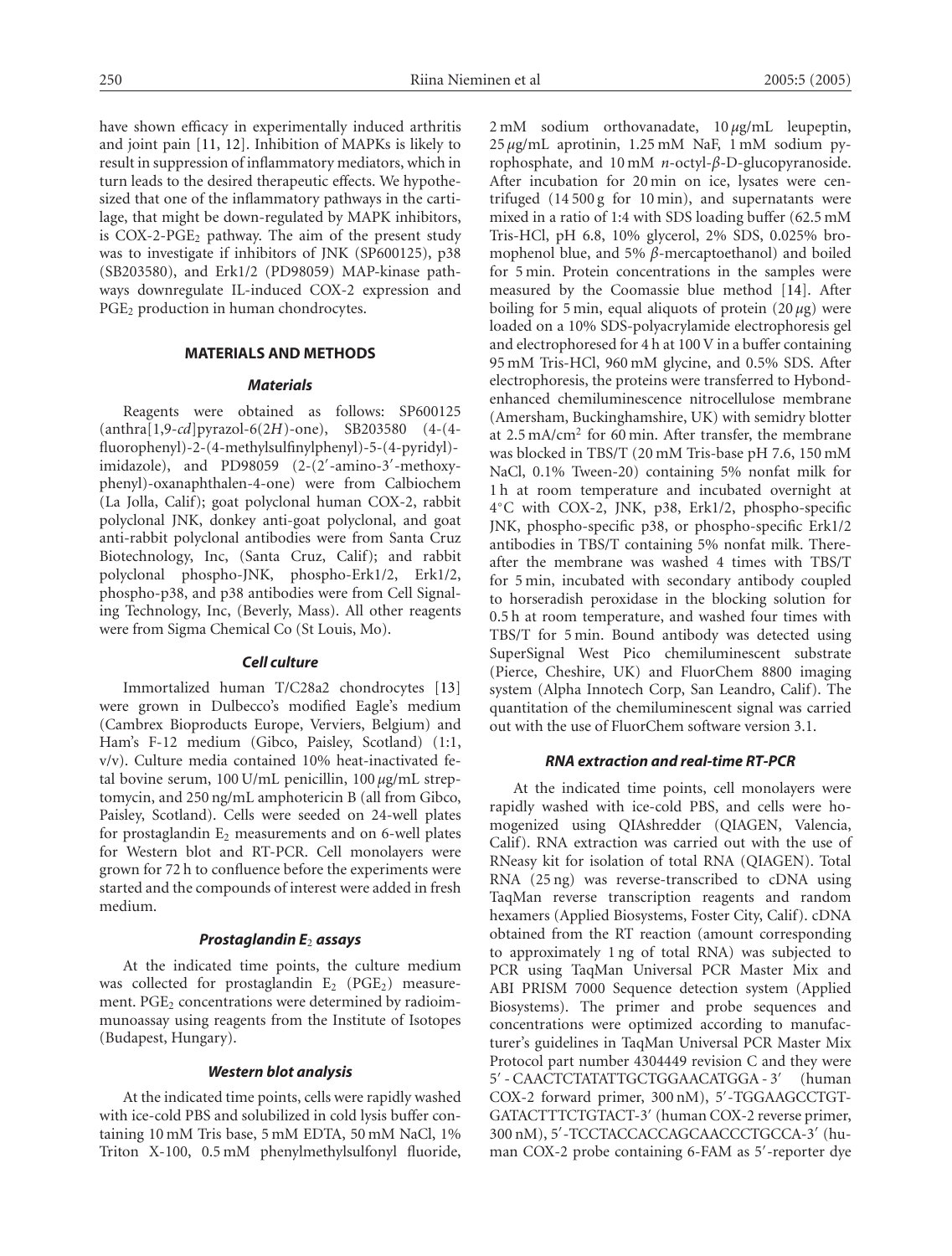| Time (min) 0 3 6 10 20 30 60 120 |  |  |  |  |           |
|----------------------------------|--|--|--|--|-----------|
|                                  |  |  |  |  | $-$ p-JNK |
|                                  |  |  |  |  | $-INK$    |
|                                  |  |  |  |  |           |

| $-p-p38$<br>$-p38$            |
|-------------------------------|
| $-p$ -ErK $1/2$<br>$-$ ErK1/2 |

<span id="page-3-0"></span>Figure 1. The effects of IL-1*β* on JNK, p38, and Erk1/2 MAPK activation in human T/C28a2 chondrocytes. The chondrocytes were stimulated with IL-1*β* (100 pg/mL). Incubations were terminated at the indicated time points. Two parallel immunoblots were run from same cell lysates using antibodies against the Thr-183/Tyr-185, Thr-180/Tyr-182, and Thr-202/Tyr-204 phosphorylated (ie, activated) JNK (p-JNK), p38 (p-p38), and Erk1/2 (p-Erk1/2) and against total JNK, p38, and Erk1/2. The experiment was repeated three times with similar results.

and TAMRA as 3 -quencher, 150 nM). Human *β*-actin was obtained from TaqMan Human *β*-actin Reagents kit (Applied Biosystems), containing VIC as 5 -reporter dye and TAMRA as 3 -quencher. PCR reaction parameters were as follows: incubation at 50◦C for 2 min, incubation at 95◦C for 10 min, and thereafter 40 cycles of denaturation at 95◦C for 15 s and annealing and extension at 60◦C for 1 min. Each sample was determined in duplicate.

A standard curve method was used to determine the relative mRNA levels as described in the Applied Biosystems User Bulletin: a standard curve for each gene was created using RNA isolated from IL-1*β*-stimulated human T/C28a2 chondrocytes. Isolated RNA was reversetranscribed and dilution series of cDNA ranging from 1 pg to 10 ng were subjected to real-time PCR. The obtained threshold cycle values were plotted against the dilution factor to create a standard curve. Relative mRNA levels in test samples were then calculated from the standard curve.

#### *Statistics*

Results are expressed as the mean  $\pm$  SEM. Statistical significances were calculated by analyses of variance supported by the Dunnett's multiple comparisons test. Differences were considered significant at *P<.*05.

#### **RESULTS**

# *IL-1β-activated JNK, p38, and Erk1/2 in human T/C28a2 chondrocytes*

The ability of IL-1*β* to activate JNK, p38, and Erk1/2 pathways was studied by Western blot analysis using antibodies directed against Thr-183/Tyr-185, Thr-180/Tyr-182, and Thr-202/Tyr-204 phosphorylated (ie, activated) JNK, p38, and Erk1/2, respectively. JNK activation was seen 20 min after addition of IL-1*β*. The activation peaked at 1 hour and decreased thereafter. The activation of p38 and Erk1/2 was detected 3–6 min after addition of IL-1*β*, peaked at 10–20 min, and declined after 1 hour [\(Figure 1\)](#page-3-0).

<span id="page-3-1"></span>

<span id="page-3-2"></span>

Figure 2. The effects of IL-1*β* on COX-2 protein expression and PGE2 production in human T/C28a2 chondrocytes. (a) Human chondrocytes were incubated for 24 h in the presence of increasing concentrations of IL-1*β*, and COX-2 protein was measured by Western blot. (b) Human chondrocytes were incubated for 24 h in the presence of increasing concentrations of IL-1*β*, and PGE<sub>2</sub> concentrations in the culture medium were measured by radioimmunoassay. COX inhibitor ibuprofen (10 *µ*M) was used as a control compound. Mean  $\pm$  SEM,  $n = 4 - 6$ . In (a), a representative gel is shown under the bars.

# *IL-1β-induced COX-2 expression and PGE*<sup>2</sup> *production in human T/C28a2 chondrocytes*

IL-1*β* enhanced COX-2 expression in a concentrationdependent manner, being detectable at 10 pg/mL and increasing up to 1000 pg/mL [\(Figure 2a\)](#page-3-1). Radioimmunoassay of prostaglandin  $E_2$  (PGE<sub>2</sub>) in the culture medium was carried out to investigate PGE2 production. IL-1*β* induced PGE<sub>2</sub> production in a concentration-dependent manner. Increased  $PGE_2$  production was detected at  $10 \text{ pg/mL}$  of IL-1*β* and was maximal at 100 pg/mL remaining elevated up to 1000 pg/mL [\(Figure 2b\)](#page-3-2).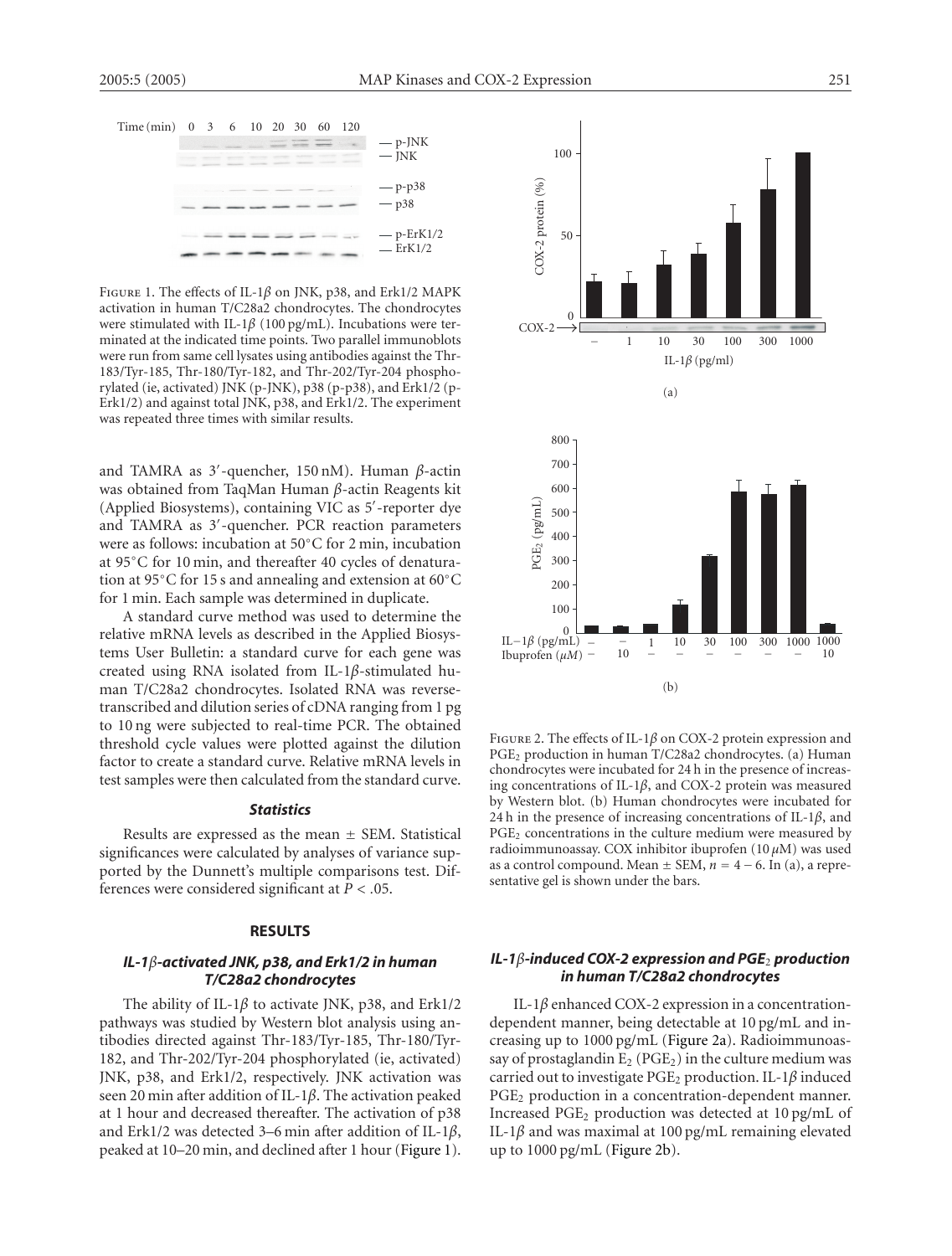# *SP600125, SB203580, and PD98059 suppressed IL-1β-induced PGE*<sup>2</sup> *production in human T/C28a2 chondrocytes*

Inhibitors of JNK (SP600125), p38 (SB203580), and Erk1/2 (PD98059) reduced IL-1β-induced PGE<sub>2</sub> production in T/C28a2 chondrocytes in a concentrationdependent manner (Figures [3a](#page-5-0), [3b](#page-5-0), [3c](#page-5-0)). In the further studies, SP600125, SB203580, and PD98059 were added in T/C28a2 chondrocyte cultures at the same time or 6 h after IL-1*β*. In contrast to the inhibitory effect seen when added at the same time, SP600125 (10 *µ*M) and SB203580  $(1 \mu M)$  did not inhibit PGE<sub>2</sub> production when added 6 h after IL-1*β*. PD98059 (10 *µ*M) inhibited the production of PGE<sub>2</sub> also when added 6 h after IL-1 $\beta$ , but the inhibition was notably less than when added to cells at the same time as the stimulus [\(Figure 3g\)](#page-5-1).

# *SP600125, SB203580, and PD98059 inhibited COX-2 expression in human T/C28a2 chondrocytes*

In the further studies, we measured the effects of SP600125, SB203580, and PD98059 on IL-1*β*-induced COX-2 protein expression. Western blots using antibody against COX-2 showed that the three inhibitors caused a concentration-dependent reduction in IL-1*β*-induced COX-2 protein levels (Figures [3b](#page-5-0), [3d,](#page-5-2) [3f\)](#page-5-3). Negative control compounds were available for SP600125 and SB203580 and their effects on COX-2 expression were also tested. N1-methyl-substituted pyrazolanthrone is structurally related to SP600125 but it is over 100-fold less potent inhibitor of JNK than SP600125 [\[15](#page-6-14)]. N<sup>1</sup>-methyl-1,9pyrazolanthrone (10 *µ*M) had no effect on COX-2 expression while SP600125 (10 *µ*M) reduced COX-2 expression by 70%. SB202474 is structurally related to SB203580 but does not inhibit p38 [\[16\]](#page-6-15). SB202474 (1 *µ*M) did not suppress COX-2 expression while SB203580 (1 *µ*M) inhibited COX-2 expression by 40%.

## *SP600125, SB203580, and PD98059 inhibited COX-2 mRNA expression in human T/C28a2 chondrocytes*

We used real-time RT-PCR to investigate the effects of SP600125, SB203580, and PD98059 on COX-2 mRNA expression. IL-1*β* induced transient COX-2 expression that peaked 4 h after addition of IL-1. SB203580 and PD98059 reduced IL-1*β*-induced COX-2 mRNA expression significantly when measured either 2 h or 8 h after IL-1*β* stimulation. In contrast, SP600125 had no marked effect on IL-1*β*-induced COX-2 mRNA expression at the 2 h time point, whereas the level of COX-2 mRNA was reduced by about 75% at the 8 h time point [\(Figure 4\)](#page-6-16).

#### **DISCUSSION**

In the present study, we found that inhibitors of JNK, p38, and Erk1/2 pathways downregulate IL-1-induced COX-2 expression and PGE<sub>2</sub> production in human chondrocytes.

Consistently with earlier findings using primary articular chondrocytes [\[17](#page-6-17), [18](#page-7-0)], our results show that IL-1*β* causes a rapid activation of JNK, p38, and Erk1/2 MAP kinases in immortalized human T/C28a2 chondrocytes. These events were followed by enhanced COX-2 expression and subsequent PGE<sub>2</sub> production. Inhibition of JNK activity by SP600125, p38 activity by SB203580, and Erk1/2 activity by PD98059 resulted in a reduction in the amount of PGE<sub>2</sub> produced. However, when SP600125 and SB203580 were added 6 h after IL-1*β*, they did not affect  $PGE_2$  production. These findings suggest that SP600125 and SB203580 did not inhibit COX-2 activity, but rather reduced the expression of COX-2. PD98059 inhibited the production of  $PGE_2$  also when added 6 h after IL-1 $\beta$ , but the inhibition was notably smaller than in those experiments where PD98059 was added at the same time as IL-1*β*. This suggests that PD98059 may have also some inhibitory effect on cyclooxygenase activity in activated chondrocytes, as has been earlier reported in arachidonic-acid-stimulated human platelets [\[19\]](#page-7-1). Western blot analysis showed that all the three inhibitors (SP600125, SB203580, and PD98059) caused also a concentration-dependent reduction in COX-2 protein levels in IL-1-treated chondrocytes.

In the real-time RT-PCR studies, SP600125 had practically no effect on IL-1*β*-induced COX-2 mRNA expression in human T/C28a2 chondrocytes when measured 2 h after IL-1*β*, whereas when measured 8 h after the addition of IL-1*β*, a significant reduction in the levels of COX-2 mRNA was observed in the presence of SP600125. These results suggest that inhibition of JNK pathway does not affect the early events in IL-1-induced COX-2 expression but it may regulate the process at post-transcriptional level.

SB203580 and PD98059 had a significant effect on COX-2 mRNA expression when measured 2 h after addition of IL-1*β*. Our results are consistent with previous reports showing that p38 and Erk1/2 MAP kinase pathways are involved in the cellular events leading to upregulation of COX-2 gene transcription in human monocytes and in RAW264 macrophages [\[20](#page-7-2), [21,](#page-7-3) [22,](#page-7-4) [23](#page-7-5), [24](#page-7-6)]. In addition, p38 has also reported to stabilize COX-2 mRNA in mammary carcinoma cells, in HeLa-TO cells, and another chondrocyte cell line [\[25,](#page-7-7) [26](#page-7-8), [27](#page-7-9)].

We have earlier shown that, in J774 macrophages, SP600125, SB203580, and PD98059 do not have an effect on nuclear translocation and DNA binding activity of NF*κ*B [\[28,](#page-7-10) [29,](#page-7-11) [30\]](#page-7-12) which plays a role in stimulating COX-2 expression [\[31](#page-7-13)]. In addition to NF-*κ*B, the expression of COX-2 is regulated by other factors including NF-IL6 and AP-2 [\[32,](#page-7-14) [33\]](#page-7-15). Further studies are needed to determine the molecular mechanisms which mediate the effects of JNK, p38, and Erk1/2 inhibitors on COX-2 expression.

Inhibitors of p38 and JNK are under development for treatment of arthritis and they have been shown to have antiinflammatory and antierosive effects in experimentally induced arthritis, and to relief inflammatory pain [\[10,](#page-6-9) [11\]](#page-6-10). The inhibition of MAP kinases and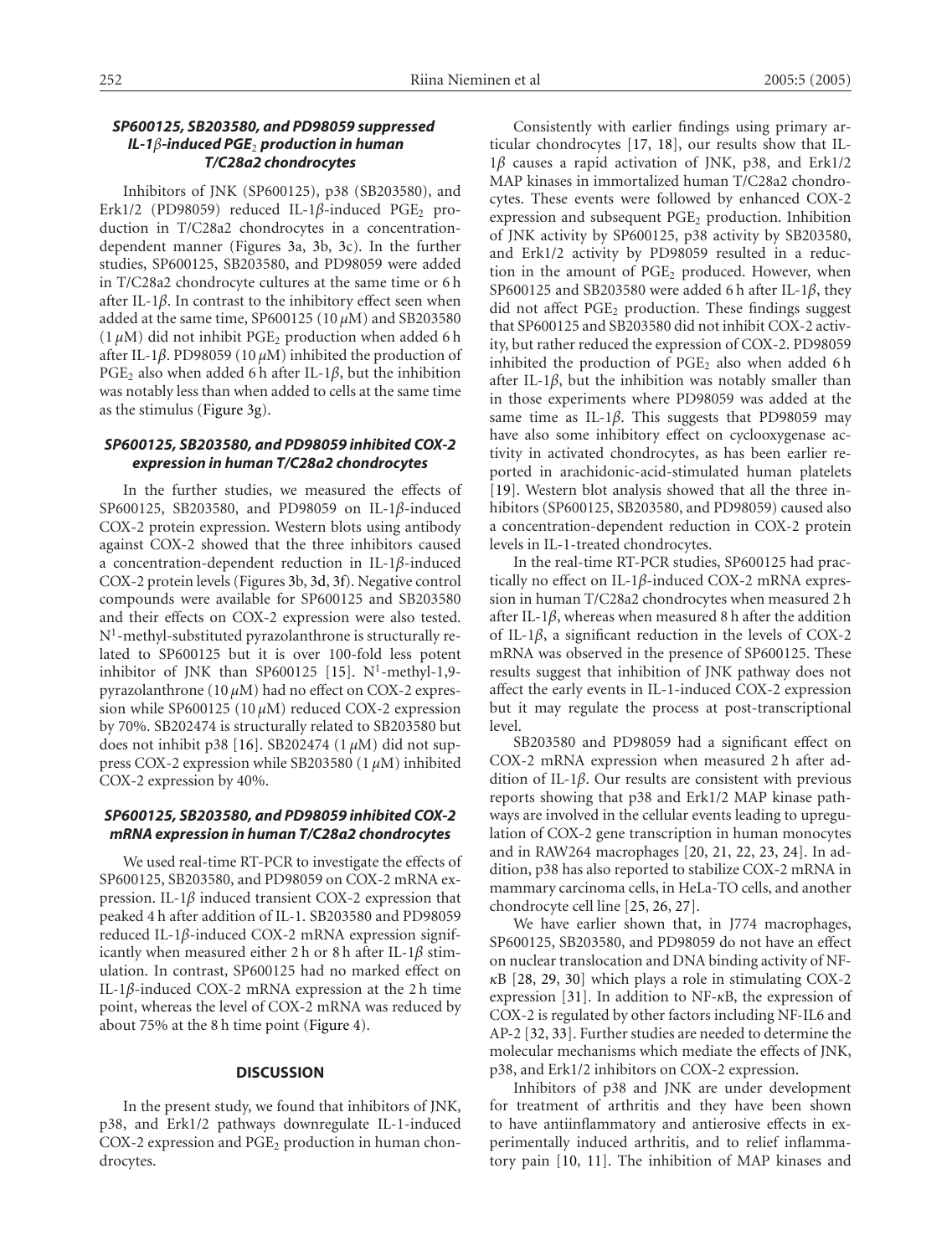<span id="page-5-3"></span><span id="page-5-2"></span>

<span id="page-5-1"></span><span id="page-5-0"></span>Figure 3. The effects of SP600125, SB203580, and PD98059 on PGE2 production and COX-2 protein expression in IL-1*β*-stimulated human T/C28a2 chondrocytes. Human chondrocytes were incubated with IL-1*β* (100 pg/mL) and increasing concentrations of (a), (b) SP600125 (JNK inhibitor), (c), (d) SB203580 (p38 inhibitor), and (e), (f) PD98059 (Erk1/2 inhibitor). After 24 h, incubations were terminated, and PGE<sub>2</sub> concentrations in the culture medium were measured by RIA  $((a), (c), (e))$  and COX-2 protein was measured by Western blot ((b), (d), (f)). (g) SP600125 (10 *µ*M), SB203580 (1 *µ*M), and PD98059 (10 *µ*M) were added to the cell culture at the same time (0 h) or 6 h after IL-1 $\beta$  (6 h). After 24 h, PGE<sub>2</sub> concentrations were measured in the culture medium by RIA. Mean  $\pm$  SEM, *n* = 4,  $\ast \ast$  indicates *P* < .01 as compared with the respective control. In (b), (d), and (f) a representative gel is shown under the bars.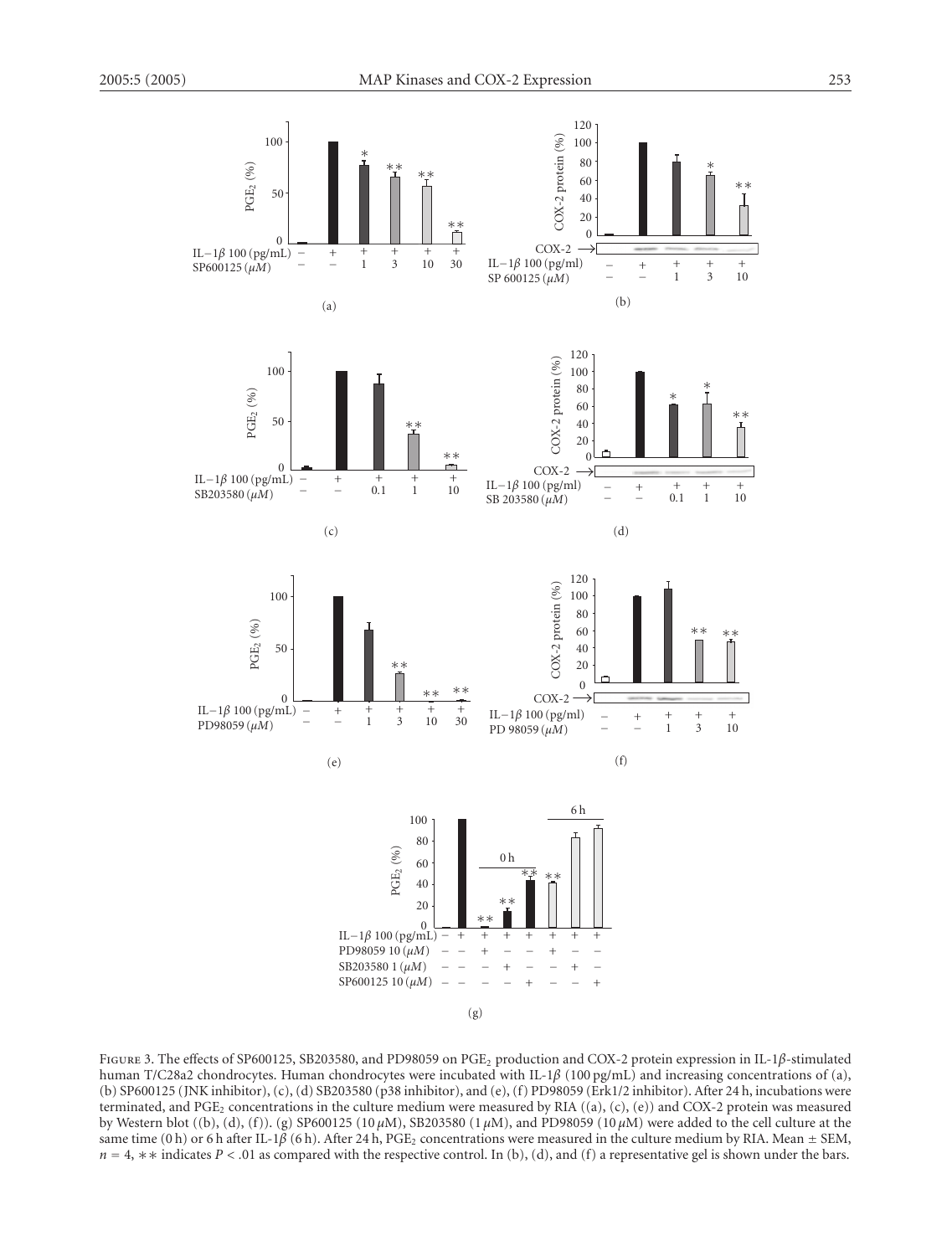

<span id="page-6-16"></span>Figure 4. The effects of SP600125, SB203580, and PD98059 on COX-2 mRNA levels in IL-1*β*-stimulated human chondrocytes. Human chondrocytes were incubated with IL-1*β* (100 pg/ml) and with or without SP600125, SB203580, and PD98059. Incubations were terminated at the indicated time points, and the extracted total RNA was subjected to real-time RT-PCR. COX-2 mRNA levels were normalized against *<sup>β</sup>*-actin mRNA. Mean <sup>±</sup> SEM, *<sup>n</sup>* <sup>=</sup> 6, ∗∗ indicates *P<.*01 as compared with cells treated with IL-1*β* only.

subsequent inhibition of the synthesis of a number of important proinflammatory cytokines like IL-1, TNF-*α*, IL-6, IL-8, and matrix metalloproteases has been identified as a mechanism contributing to the antiinflammatory activity of these compounds [\[10](#page-6-9), [11](#page-6-10), [12,](#page-6-11) [15,](#page-6-14) [34,](#page-7-16) [35](#page-7-17)]. The present results show that inhibitors of JNK, p38, and Erk1/2 MAP kinases also downregulate COX-2 expression and  $PGE_2$  production in human chondrocytes which is likely involved in the mechanisms of their therapeutic effects in arthritis and other inflammatory diseases.

#### **ACKNOWLEDGMENT**

We thank Mrs Niina Ikonen and Mrs Jaana Tägtström for skillful technical assistance and Mrs Heli Määttä for secretarial help.

#### **REFERENCES**

- <span id="page-6-0"></span>[1] Dubois RN, Abramson SB, Crofford L, et al. Cyclooxygenase in biology and disease. *FASEB J.* 1998;12(12):1063–1073.
- <span id="page-6-1"></span>[2] Needleman P, Turk J, Jakschik BA, Morrison AR, Lefkowith JB. Arachidonic acid metabolism. *Annu Rev Biochem.* 1986;55:69–102.
- <span id="page-6-2"></span>[3] Turini ME, DuBois RN. Cyclooxygenase-2: a therapeutic target. *Annu Rev Med.* 2002;53:35–57.
- <span id="page-6-3"></span>[4] Vane JR, Bakhle YS, Botting RM. Cyclooxygenases 1 and 2. *Annu Rev Pharmacol Toxicol.* 1998;38:97–120.
- <span id="page-6-4"></span>[5] Amin AR, Attur M, Patel RN, et al. Superinduction of cyclooxygenase-2 activity in human

osteoarthritis-affected cartilage. Influence of nitric oxide. *J Clin Invest.* 1997;99(6):1231–1237.

- <span id="page-6-5"></span>[6] Pelletier JP, Fernandes JC, Jovanovic DV, Reboul P, Martel-Pelletier J. Chondrocyte death in experimental osteoarthritis is mediated by MEK 1/2 and p38 pathways: role of cyclooxygenase-2 and inducible nitric oxide synthase. *J Rheumatol.* 2001;28(11):2509–2519.
- <span id="page-6-6"></span>[7] Berenbaum F, Jacques C, Thomas G, Corvol MT, Bereziat G, Masliah J. Synergistic effect of interleukin-1 beta and tumor necrosis factor alpha on PGE2 production by articular chondrocytes does not involve PLA2 stimulation. *Exp Cell Res.* 1996;222(2):379–384.
- <span id="page-6-7"></span>[8] Lyons-Giordano B, Pratta MA, Galbraith W, Davis GL, Arner EC. Interleukin-1 differentially modulates chondrocyte expression of cyclooxygenase-2 and phospholipase A2. *Exp Cell Res.* 1993;206(1):58– 62.
- <span id="page-6-8"></span>[9] Su B, Karin M. Mitogen-activated protein kinase cascades and regulation of gene expression. *Curr Opin Immunol.* 1996;8(3):402–411.
- <span id="page-6-9"></span>[10] Dong C, Davis RJ, Flavell RA. MAP kinases in the immune response. *Annu Rev Immunol.* 2002;20:55– 72.
- <span id="page-6-10"></span>[11] Badger AM, Bradbeer JN, Votta B, Lee JC, Adams JL, Griswold DE. Pharmacological profile of SB 203580, a selective inhibitor of cytokine suppressive binding protein/p38 kinase, in animal models of arthritis, bone resorption, endotoxin shock and immune function. *J Pharmacol Exp Ther.* 1996;279(3):1453– 1461.
- <span id="page-6-11"></span>[12] Han Z, Chang L, Yamanishi Y, Karin M, Firestein GS. Joint damage and inflammation in c-Jun Nterminal kinase 2 knockout mice with passive murine collagen-induced arthritis. *Arthritis Rheum.* 2002;46(3):818–823.
- <span id="page-6-12"></span>[13] Goldring MB, Birkhead JR, Suen LF, et al. Interleukin-1 beta-modulated gene expression in immortalized human chondrocytes. *J Clin Invest.* 1994;94(6):2307–2316.
- <span id="page-6-13"></span>[14] Bradford MM. A rapid and sensitive method for the quantitation of microgram quantities of protein utilizing the principle of protein-dye binding. *Anal Biochem.* 1976;72:248–254.
- <span id="page-6-14"></span>[15] Bennett BL, Sasaki DT, Murray BW, et al. SP600125, an anthrapyrazolone inhibitor of Jun N-terminal kinase. *Proc Natl Acad Sci U S A.* 2001;98(24):13681– 13686.
- <span id="page-6-15"></span>[16] Lee JC, Laydon JT, McDonnell PC, et al. A protein kinase involved in the regulation of inflammatory cytokine biosynthesis. *Nature.* 1994;372(6508):739– 746.
- <span id="page-6-17"></span>[17] Geng Y, Valbracht J, Lotz M. Selective activation of the mitogen-activated protein kinase subgroups c-Jun NH2 terminal kinase and p38 by IL-1 and TNF in human articular chondrocytes. *J Clin Invest.* 1996;98(10):2425–2430.